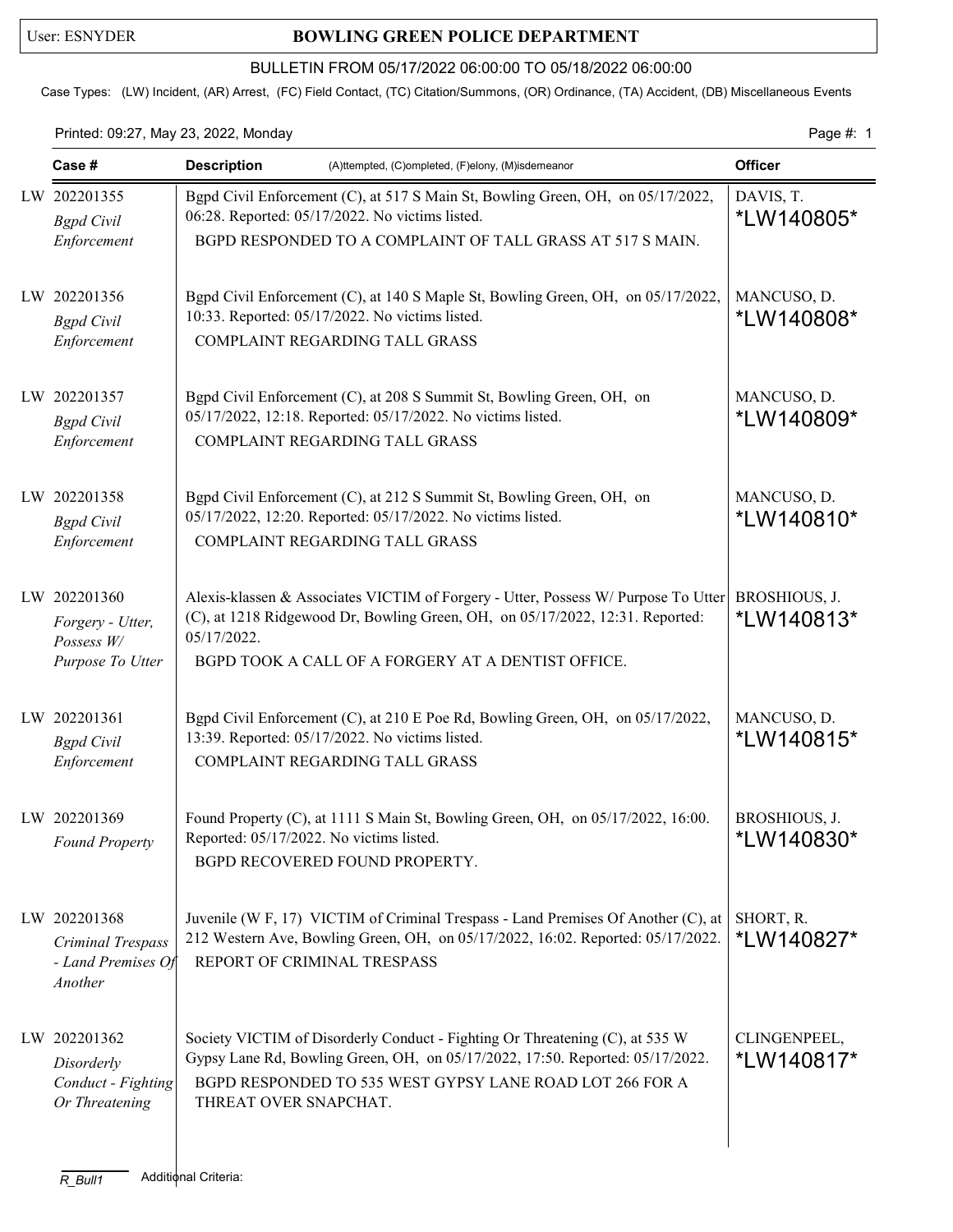Bulletin From 05/17/2022 06:00:00 To 05/18/2022 06:00:00 Page #: 2